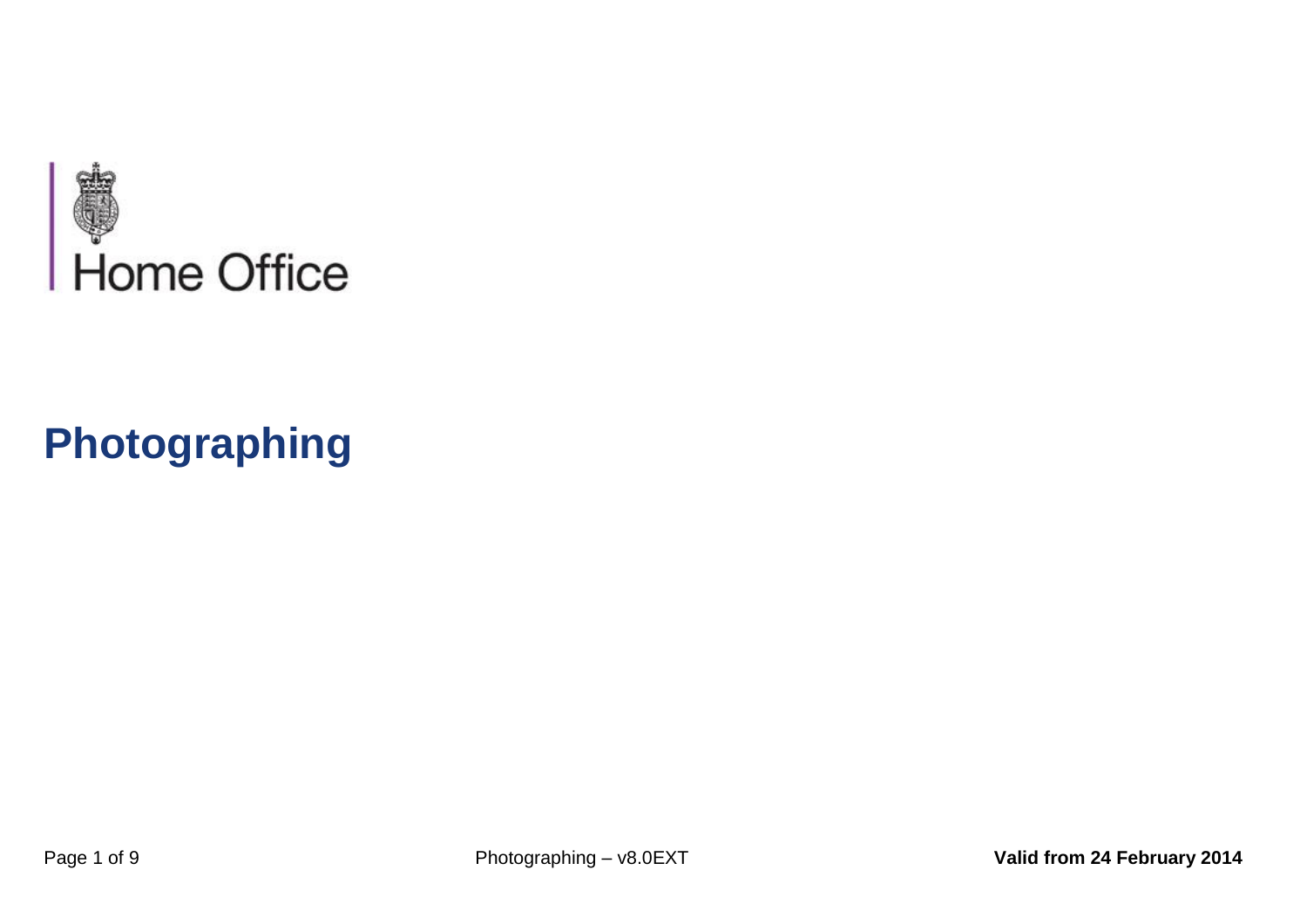#### <span id="page-1-0"></span>**About this guidance**

| About this guidance                                 | This guidance tells you when Home Office and Border Force staff can take the photograph<br>of passengers and applicants who have been detained.                          | In this section                    |
|-----------------------------------------------------|--------------------------------------------------------------------------------------------------------------------------------------------------------------------------|------------------------------------|
| When to take<br>photographs                         | Changes to this guidance - This page tells you what has changed since the previous version                                                                               | Changes to this<br>guidance        |
| Photographing children                              | of this guidance.                                                                                                                                                        | Contacts                           |
| <b>Applying for Home</b><br>Office travel documents | Contact – This page tells you who to contact for help with a specific case if your senior<br>caseworker or line manager can't answer your question                       | Information owners                 |
|                                                     | Information owner – This page tells you about this version of the guidance and who owns it.                                                                              | <b>Related links</b>               |
|                                                     | Safeguard and promote child welfare – This page explains your duty to safeguard and<br>promote the welfare of children and tells you where to find out more information. | Links to staff intranet<br>removed |
|                                                     |                                                                                                                                                                          |                                    |
|                                                     |                                                                                                                                                                          |                                    |
|                                                     |                                                                                                                                                                          |                                    |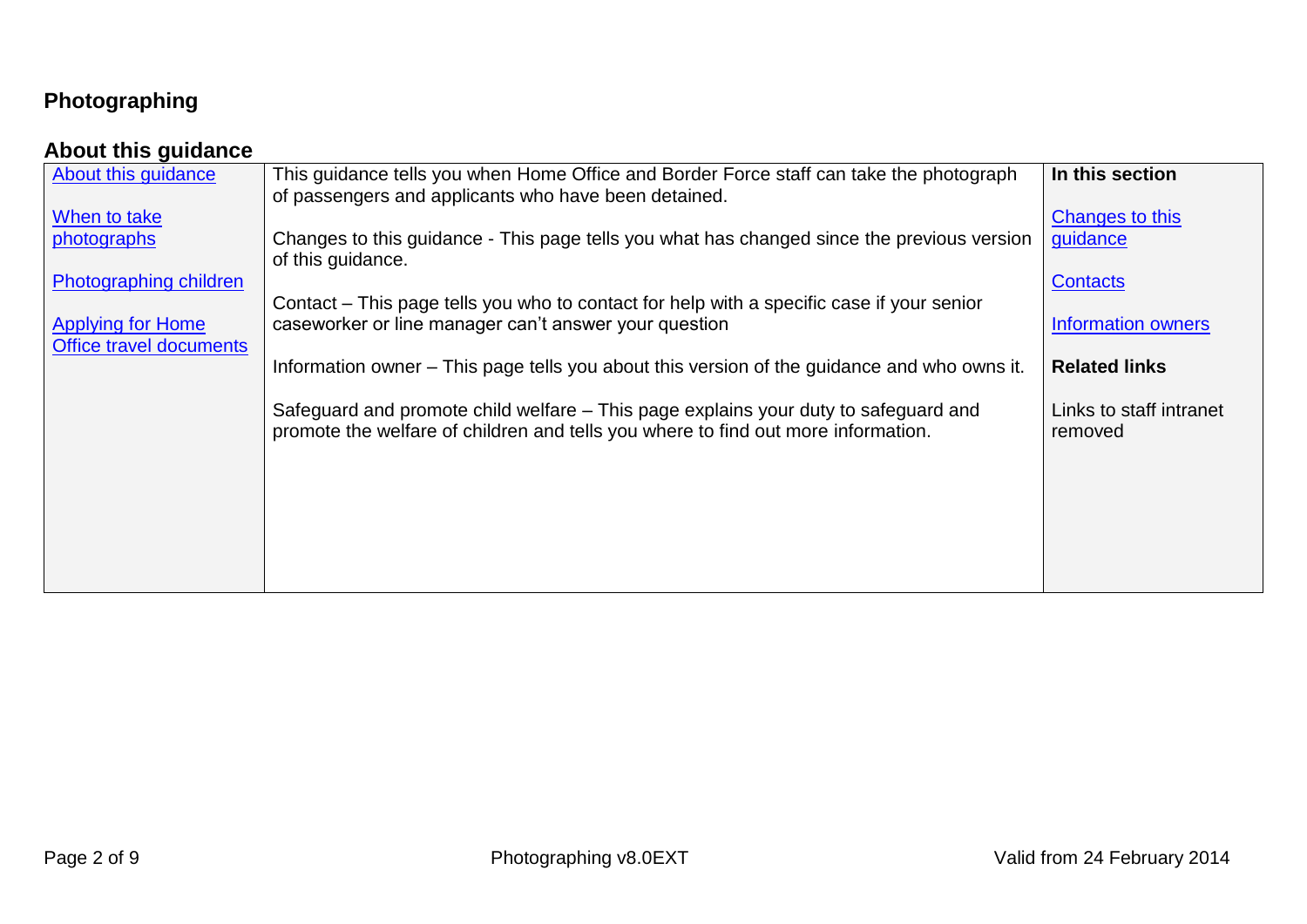## <span id="page-2-0"></span>**Changes to this guidance**

| This page lists the changes to the 'Photographing' guidance, with the most recent at the top.<br>About this guidance                                                                                                                                                                                                                                                                                                                                                                                                                                             | <b>Related links</b>                                                                           |
|------------------------------------------------------------------------------------------------------------------------------------------------------------------------------------------------------------------------------------------------------------------------------------------------------------------------------------------------------------------------------------------------------------------------------------------------------------------------------------------------------------------------------------------------------------------|------------------------------------------------------------------------------------------------|
| When to take<br>Date of the change<br>Details of the change<br>photographs<br>24 February 2014<br>Six month review by the modernised guidance<br>team:<br><b>Photographing children</b><br>Minor housekeeping and plain English<br><b>Applying for Home</b><br>changes throughout.<br>Office travel documents<br>5 August 2013<br>Six month review by the modernised guidance<br>team:<br>Minor housekeeping changes.<br>For previous changes to this guidance you will<br>find all earlier versions in the archive. See<br>related link: Photographs - archive. | See also<br><b>Contacts</b><br><b>Information owners</b><br>Links to staff intranet<br>removed |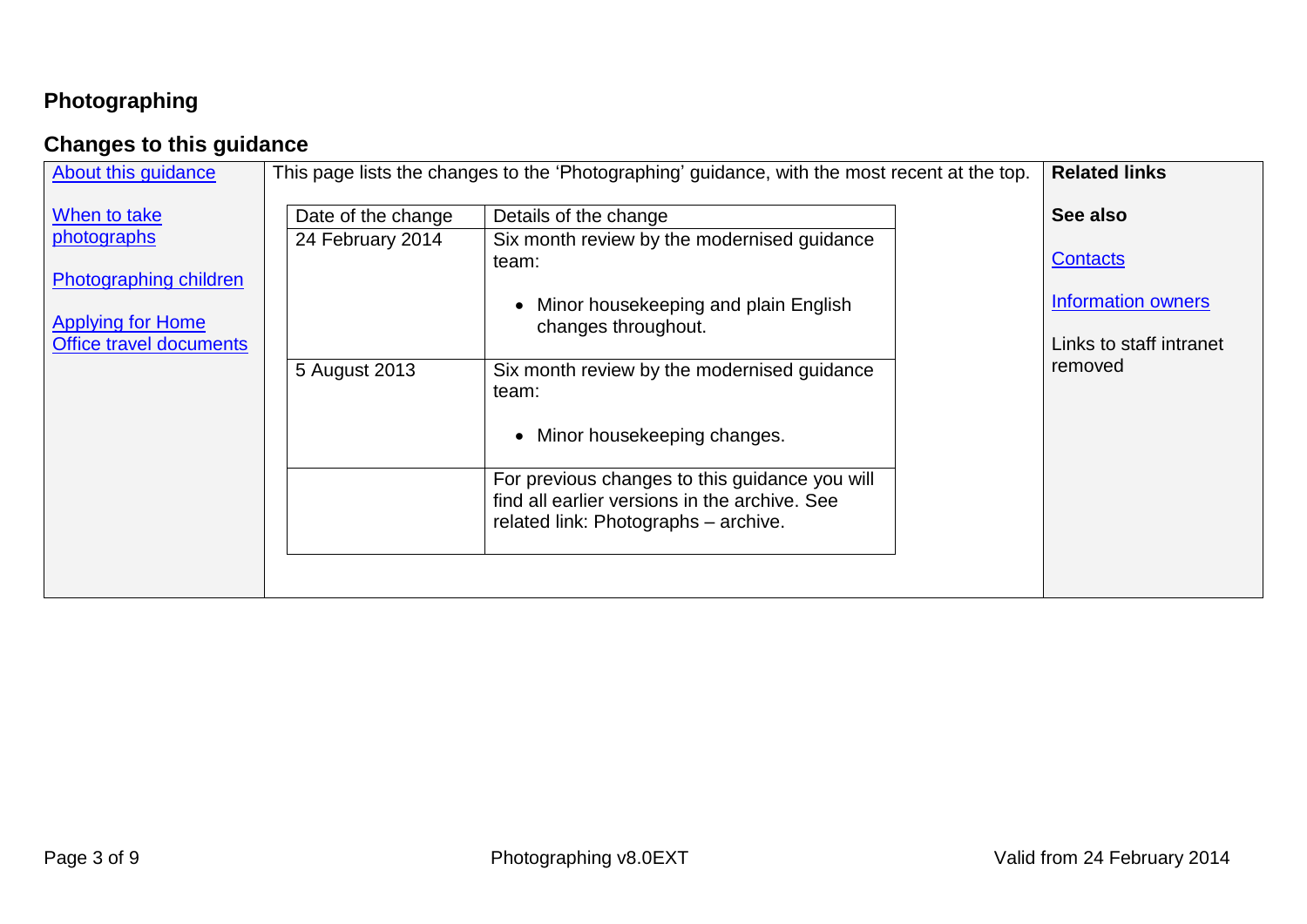## <span id="page-3-0"></span>**When to take photographs**

| About this guidance                                                           | This page tells you when you can take a photograph of applicants or passengers.                                                                                                                                                                                                                                | <b>External links</b>                      |
|-------------------------------------------------------------------------------|----------------------------------------------------------------------------------------------------------------------------------------------------------------------------------------------------------------------------------------------------------------------------------------------------------------|--------------------------------------------|
| When to take<br>photographs                                                   | Paragraph 18(2) of schedule 2, Immigration Act 1971 allows you to take the photograph of a<br>passenger and applicant who has been detained.                                                                                                                                                                   | Schedule 2, Immigration<br><b>Act 1971</b> |
| Photographing children<br><b>Applying for Home</b><br>Office travel documents | If a person is detained under paragraph 16 of the act, the following people can take<br>reasonable steps to photograph, measure or identify them:<br>• Home Office officers<br>• Border Force officers<br>• police constables<br>• prison officers<br>• any other person authorised by the Secretary of State. |                                            |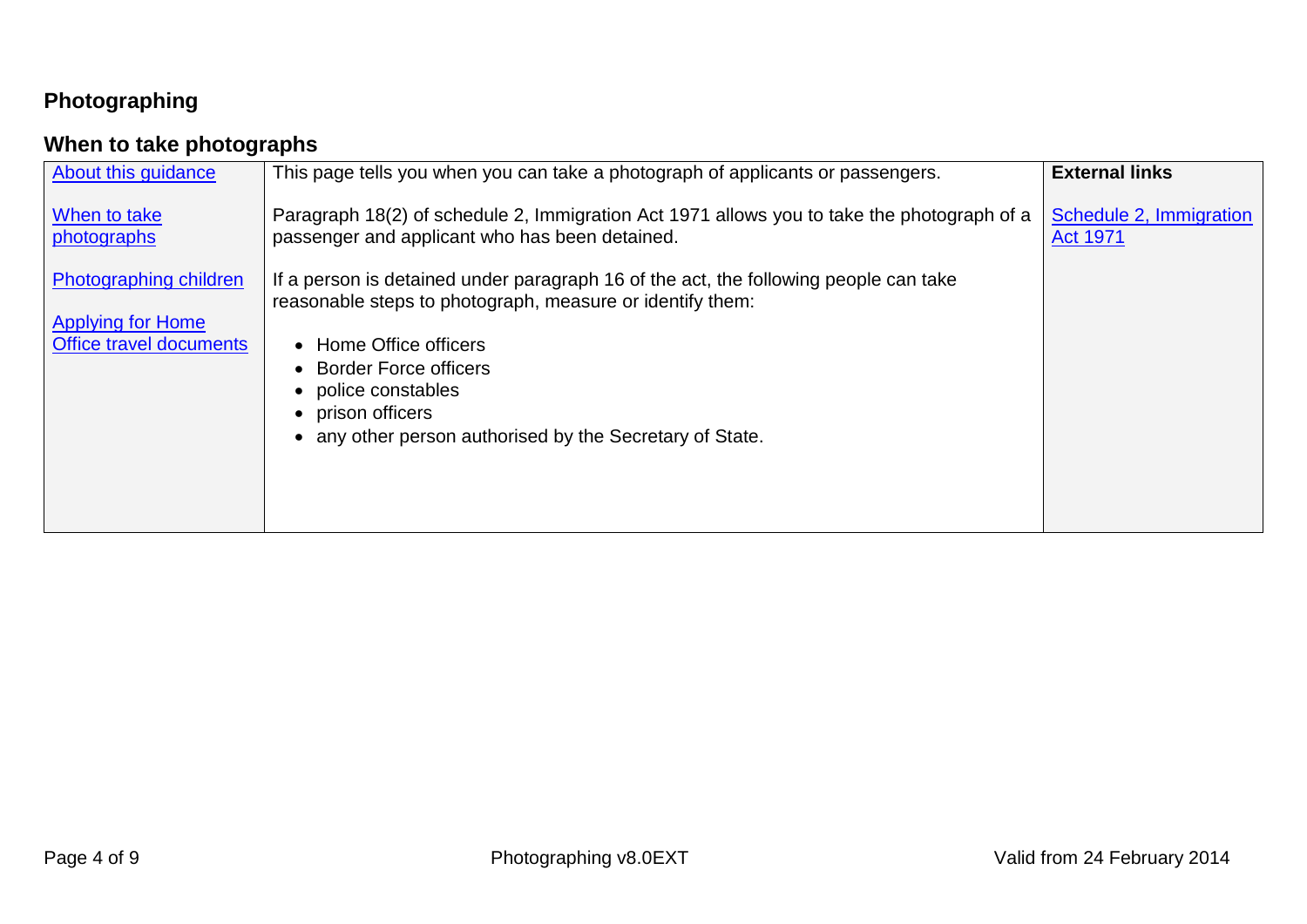## <span id="page-4-0"></span>**Photographing children**

| About this guidance                                 | This page tells you when you can take a photograph of a young person.                                                                                                                     | <b>Related links</b><br>See also |
|-----------------------------------------------------|-------------------------------------------------------------------------------------------------------------------------------------------------------------------------------------------|----------------------------------|
| When to take<br>photographs                         | You must photograph all passengers who are issued with form IS81 (this includes children).                                                                                                | Links to staff intranet          |
| Photographing children                              | You must scan the photograph on to CID. This helps identify the passenger if they abscond<br>later. You must retain the hard copy securely on the port file, regardless of the outcome of | removed                          |
| <b>Applying for Home</b><br>Office travel documents | the case.                                                                                                                                                                                 |                                  |
|                                                     |                                                                                                                                                                                           |                                  |
|                                                     |                                                                                                                                                                                           |                                  |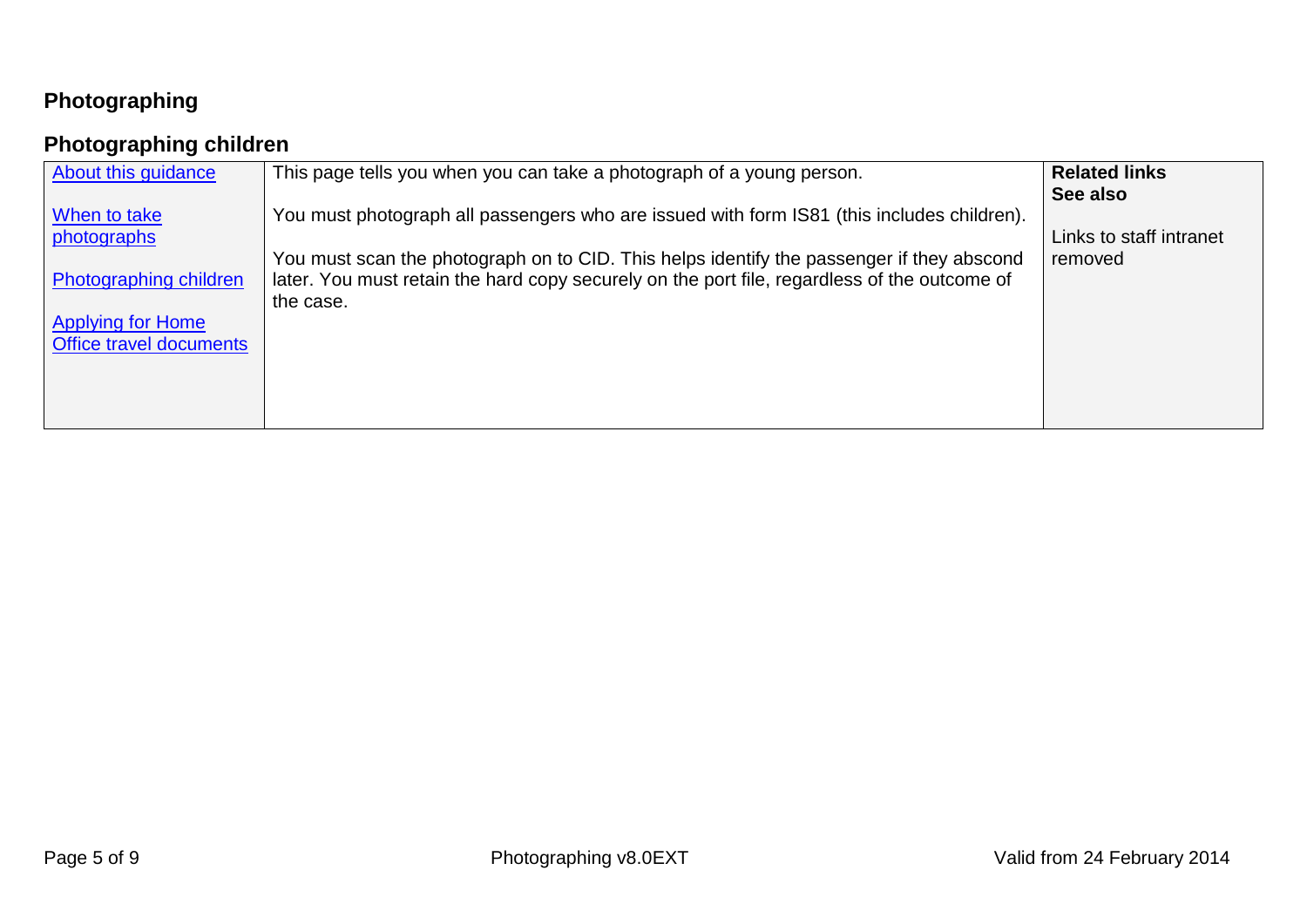#### <span id="page-5-0"></span>**Applying for Home Office travel documents**

| About this guidance      | This page tells you the requirements for photographs for Home Office travel document<br>applications. | <b>External links</b>   |
|--------------------------|-------------------------------------------------------------------------------------------------------|-------------------------|
| When to take             |                                                                                                       | Home Office website -   |
| photographs              | Applicants must send two colour photographs for each application when they apply for a                | <b>Travel document</b>  |
|                          | Home Office travel document. For more information on the standards the photographs must               | photographic guidance   |
| Photographing children   | meet, see related link: Home Office website - Travel document photographic guidance.                  |                         |
|                          |                                                                                                       | GOV.UK guidance on      |
| <b>Applying for Home</b> | If a person applies for the first time, or if a previous travel document has been lost or stolen,     | countersigning passport |
| Office travel documents  | a professional person must:                                                                           | applications and photos |
|                          |                                                                                                       |                         |
|                          | complete section 10 of the application form                                                           |                         |
|                          | sign one of the photographs on the back, and                                                          |                         |
|                          | • write the following words on the back of the photograph:                                            |                         |
|                          | o 'I confirm that the photographs are true and correct likeness of (the full name and                 |                         |
|                          | Home Office reference number of the applicant)'.                                                      |                         |
|                          |                                                                                                       |                         |
|                          | Examples of acceptable professionals are:                                                             |                         |
|                          |                                                                                                       |                         |
|                          | bank manager<br>$\bullet$                                                                             |                         |
|                          | doctor                                                                                                |                         |
|                          | legal advisors regulated by the Office of the Immigration Services Commissioner                       |                         |
|                          | (OISC) at level 1 or above                                                                            |                         |
|                          | legal advisors accredited under the Immigration and Asylum Accredited Scheme at                       |                         |
|                          | probationer level or above                                                                            |                         |
|                          | magistrate<br>$\bullet$                                                                               |                         |
|                          | minister of religion                                                                                  |                         |
|                          | police officer                                                                                        |                         |
|                          | prison officer                                                                                        |                         |
|                          | probation officer                                                                                     |                         |
|                          | • social worker                                                                                       |                         |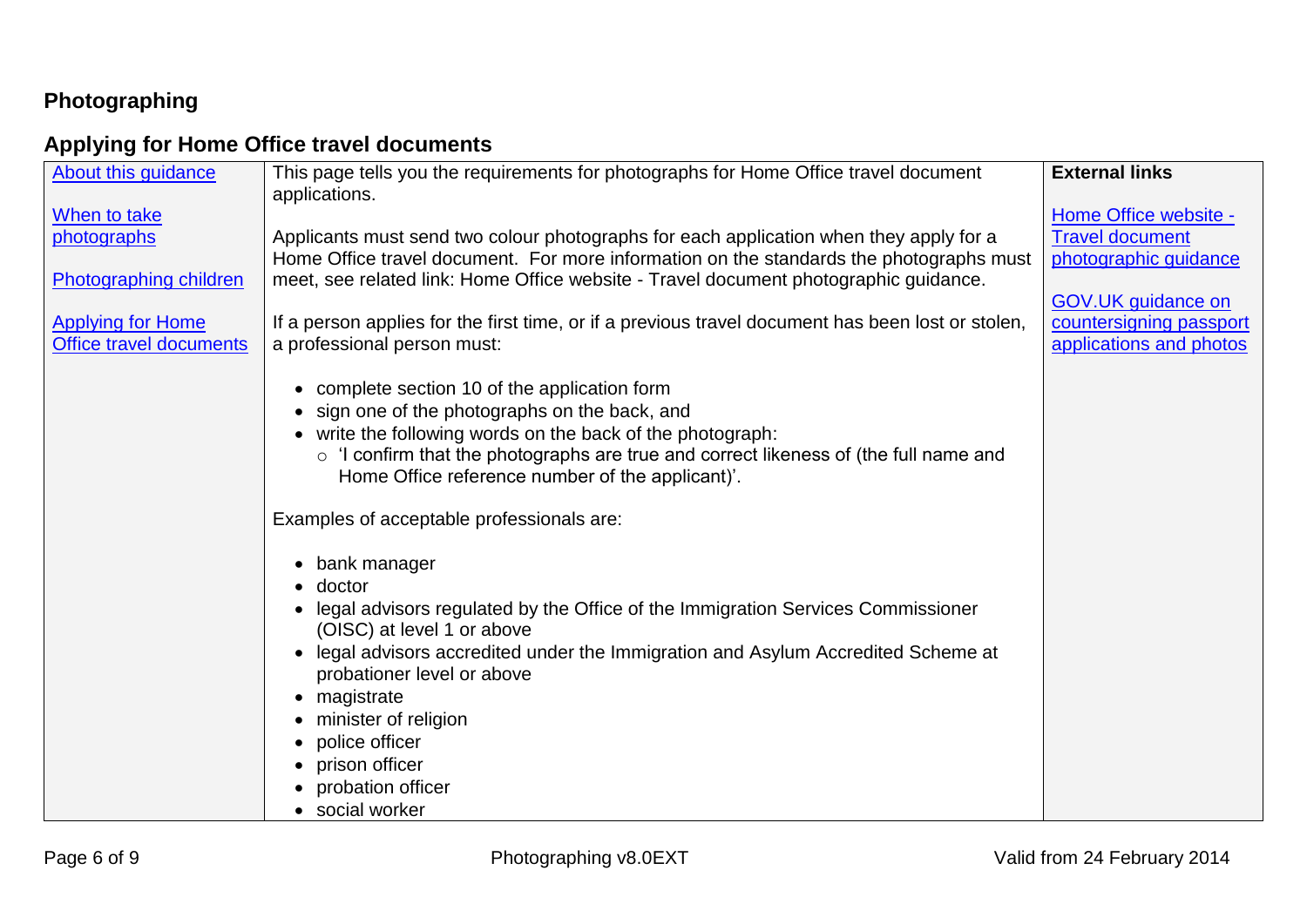| solicitor<br>teacher.                                                                                                                       |  |
|---------------------------------------------------------------------------------------------------------------------------------------------|--|
| This is not a complete list. For more information, see related link: GOV.UK guidance on<br>countersigning passport applications and photos. |  |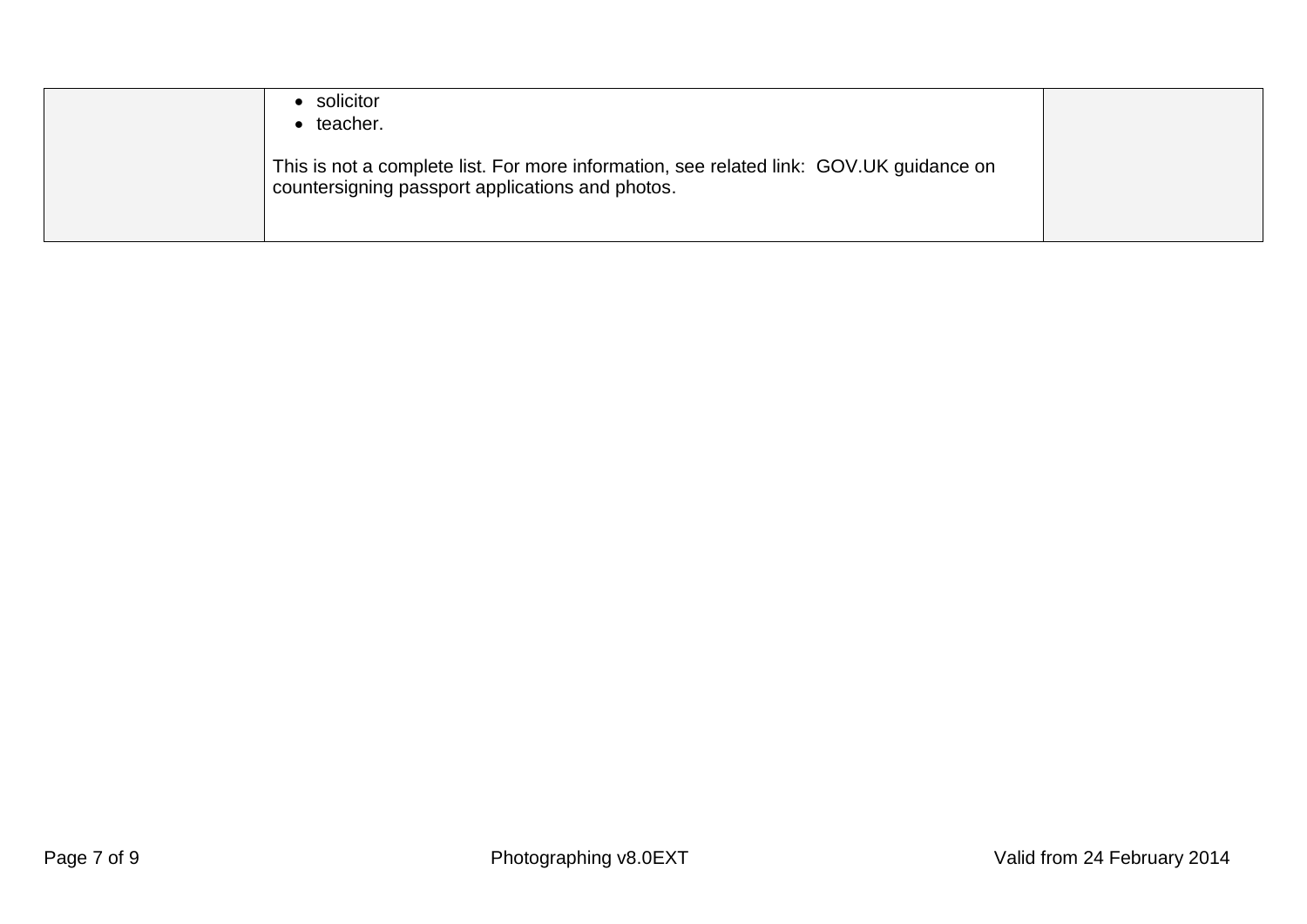#### <span id="page-7-0"></span>**Contacts**

| About this guidance         | This page explains who to contact for more help with queries about photographing.                                                                                                                                                               | <b>Related links</b>               |
|-----------------------------|-------------------------------------------------------------------------------------------------------------------------------------------------------------------------------------------------------------------------------------------------|------------------------------------|
| When to take<br>photographs | If you have read the guidance and still need more help, you must first ask your senior<br>caseworker or line manager.                                                                                                                           | Information owners                 |
| Photographing children      | If the question cannot be answered at that level, you may email: Biometrics strategy team<br>for guidance on the policy (see related link).                                                                                                     | Changes to this<br>guidance        |
| <b>Applying for Home</b>    |                                                                                                                                                                                                                                                 | <b>External links</b>              |
| Office travel documents     | Changes to this guidance can only be made by the modernised guidance team (MGT). If<br>you think the policy content needs amending you must email the biometrics strategy team,<br>who will ask the MGT to update the guidance, if appropriate. | Links to staff intranet<br>removed |
|                             | The MGT will accept direct feedback on broken links, missing information or the format, style<br>and navigability of this guidance. You can send these using the related link: Email:<br>Modernised guidance team.                              |                                    |
|                             |                                                                                                                                                                                                                                                 |                                    |